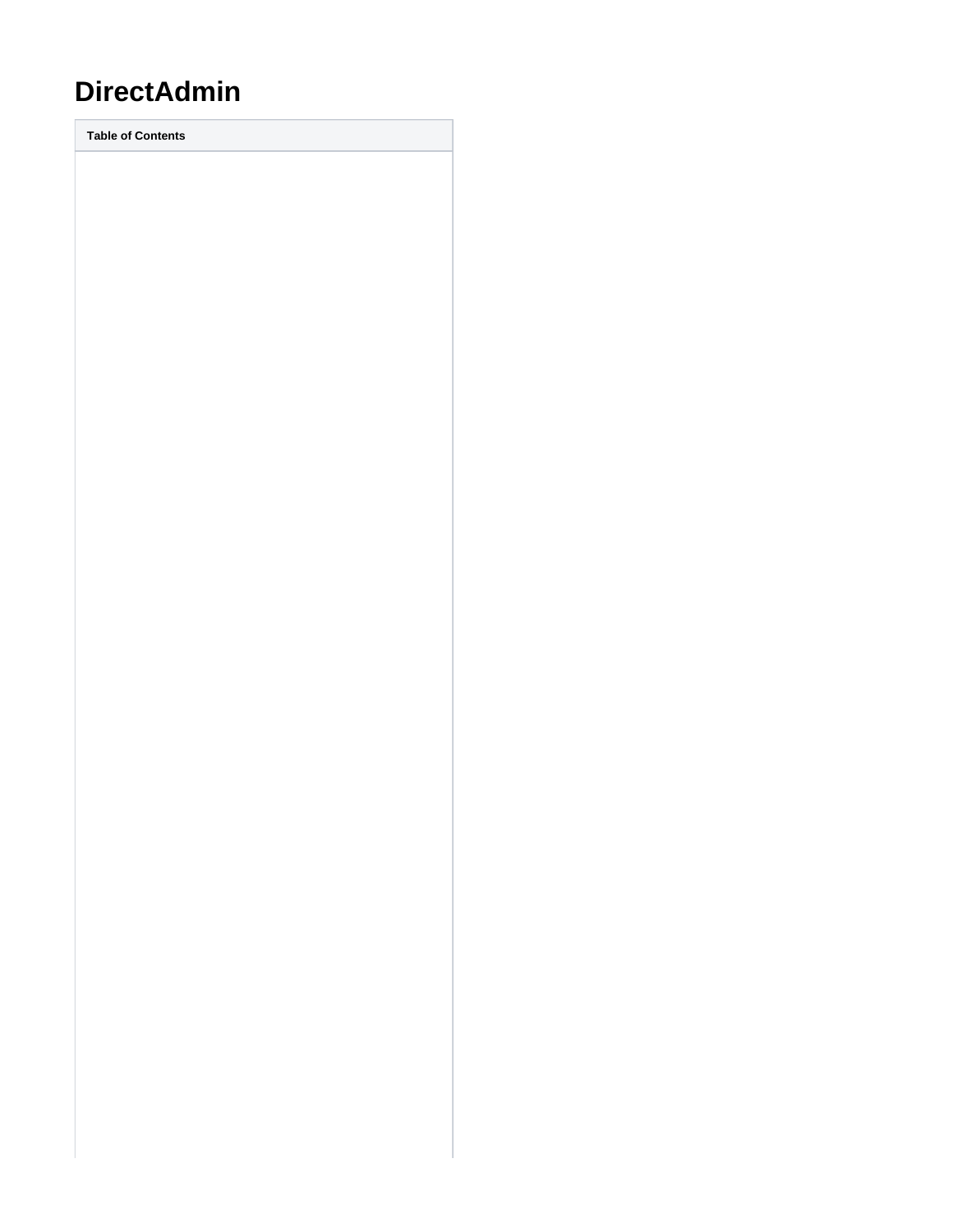- 1 [About DirectAdmin](#page-3-0)
- 2 [Supported Features](#page-3-1)
- 3 [Installing DirectAdmin](#page-3-2)
- 3.1 [Server Groups](#page-4-0)
- 4 [Creating Packages](#page-5-0) 4.1 [Basic](#page-5-1)
- 4.2 [Module Options](#page-5-2)
- 4.3 [Pricing](#page-6-0)
- 4.4 [Welcome Email](#page-6-1)
- 4.5 [Displaying Name Servers in the Welcome Email](#page-7-0)
- 4.6 [Group Membership](#page-8-0)
- 5 [Final Steps](#page-8-1)
- 6 [Port Change?](#page-8-2)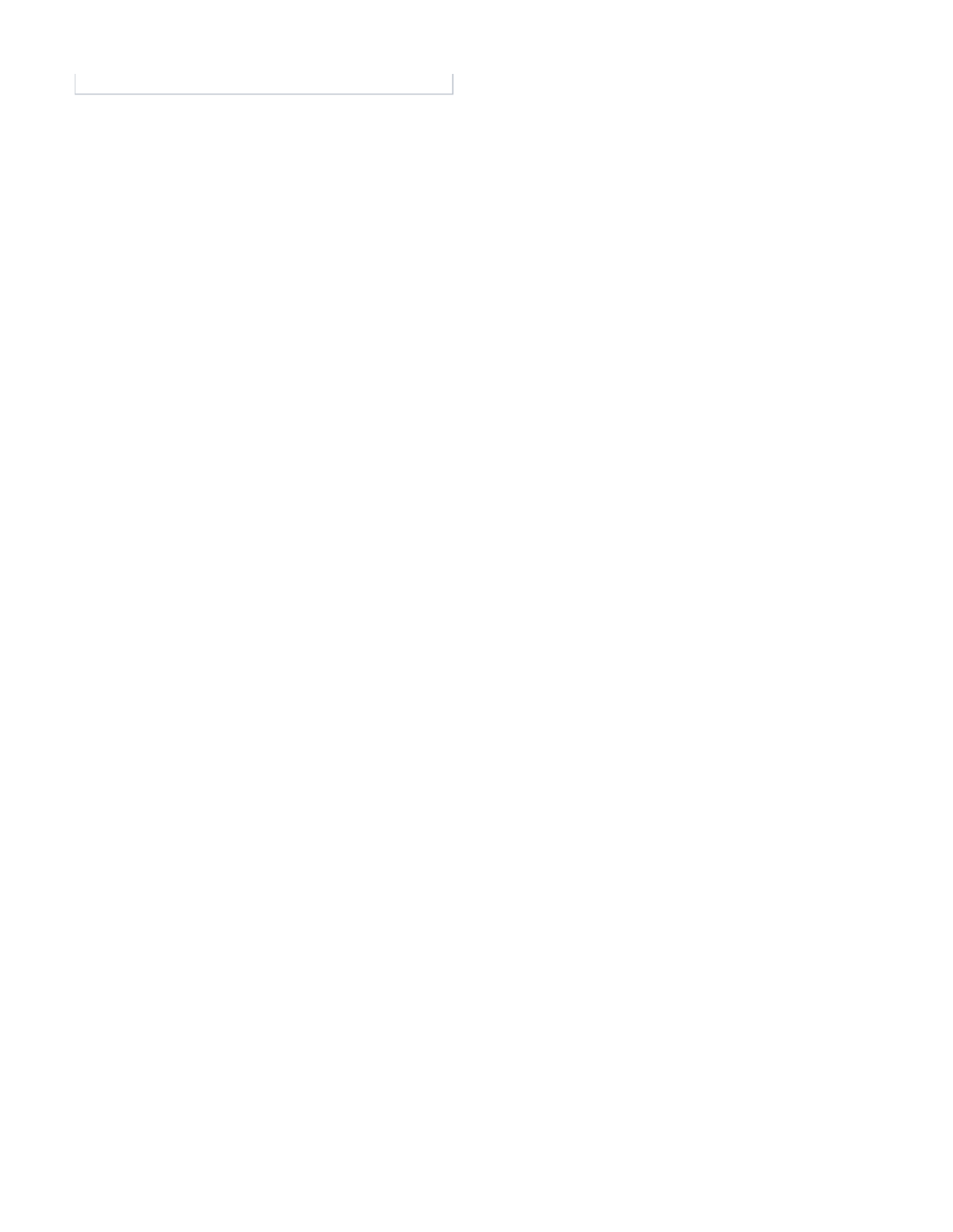## <span id="page-3-0"></span>**About DirectAdmin**

DirectAdmin is a graphical web-based web hosting control panel. Learn more about DirectAdmin on their website at<https://www.directadmin.com>.

## **Supported Features**

<span id="page-3-1"></span>

# <span id="page-3-2"></span>**Installing DirectAdmin**

To install the DirectAdmin module, visit [Settings] > [Company] > [Modules] > Available, and click the "Install" button for DirectAdmin.

| <b>ANGEL</b><br>DirectAdmin (ver 2.3.0)<br>Author: Phillips Data, Inc.<br><b>ctAdmin</b> | <b>Install</b> |
|------------------------------------------------------------------------------------------|----------------|
|------------------------------------------------------------------------------------------|----------------|

A message will be displayed, indicating that the module was successfully installed. Then click the "Add Server" button.

| The module was successfully installed.<br>$\ddot{\phantom{a}}$ | $\boldsymbol{\times}$                 |
|----------------------------------------------------------------|---------------------------------------|
|                                                                |                                       |
| <b>Manage DirectAdmin</b>                                      |                                       |
|                                                                | Add Server Group<br><b>Add Server</b> |
| Servers                                                        |                                       |
|                                                                |                                       |
| There are no servers.                                          |                                       |
|                                                                |                                       |
| Server Groups                                                  |                                       |
| There are no server groups.                                    |                                       |

Enter the details for your DirectAdmin server.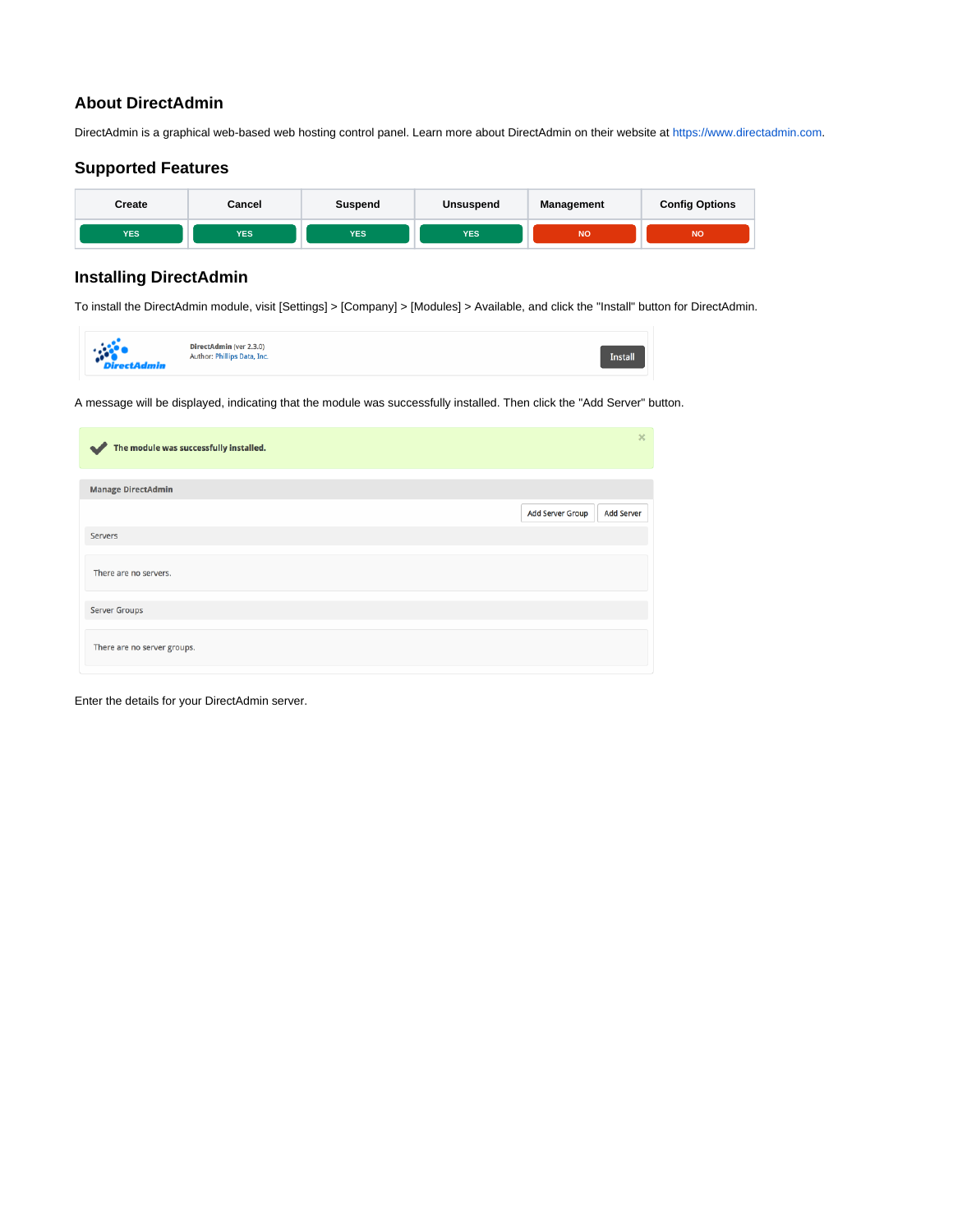| <b>Add DirectAdmin Server</b>                                                                                                                                                                                                            |                                                             |                                                  |
|------------------------------------------------------------------------------------------------------------------------------------------------------------------------------------------------------------------------------------------|-------------------------------------------------------------|--------------------------------------------------|
| <b>Basic Settings</b>                                                                                                                                                                                                                    |                                                             |                                                  |
| Server Label<br><b>DirectAdmin</b><br><b>Host Name</b><br>directadmin.stellarvps.net<br>Port<br>2222<br><b>User Name</b><br>admin<br>Password<br>$\blacksquare$ Use SSL when connecting to the API (recommended)<br><b>Account Limit</b> |                                                             |                                                  |
| 200                                                                                                                                                                                                                                      |                                                             |                                                  |
| <b>Name Servers</b><br><b>Name Server</b><br>Name server 1<br>Name server 2                                                                                                                                                              | <b>Hostname</b><br>ns1.stellarvps.net<br>ns2.stellarvps.net | + Add Additional Name Server<br>Remove<br>Remove |
| <b>Notes</b>                                                                                                                                                                                                                             |                                                             |                                                  |
|                                                                                                                                                                                                                                          |                                                             |                                                  |

| <b>Field Name</b>                     | <b>Description</b>                                                                                                                 |
|---------------------------------------|------------------------------------------------------------------------------------------------------------------------------------|
| Server Label                          | Enter a label for this DirectAdmin server, it can be anything you like.                                                            |
| Host Name                             | Enter the FQDN hostname for your DirectAdmin server, i.e. "directadmin.domain.com".                                                |
| Port                                  | The port for your DirectAdmin server. Defaults to 2222.                                                                            |
| Username                              | Enter your DirectAdmin username. This is the username you would log into DirectAdmin with.                                         |
| Password                              | Enter your DirectAdmin password. This is the password you would log into DirectAdmin with.                                         |
| Use SSL when connecting to the<br>API | Check this option to use SSL for all API requests to your DirectAdmin server. This is highly recommended.                          |
| Account Limit                         | Enter the maximum number of accounts that should be added to this DirectAdmin server.                                              |
| Name Servers                          | Enter the name servers that should be used for this server. These will be available to the package welcome email to<br>the client. |
| <b>Notes</b>                          | Enter any notes that pertain to this server for future reference.                                                                  |

After filling out these options, click "Add Server" to add your DirectAdmin server.

### <span id="page-4-0"></span>**Server Groups**

Server groups are useful for categorizing DirectAdmin servers. When creating a Package, a specific server, or a server group may be selected for provisioning. Blesta will automatically select a DirectAdmin server to provision with when a server group is chosen.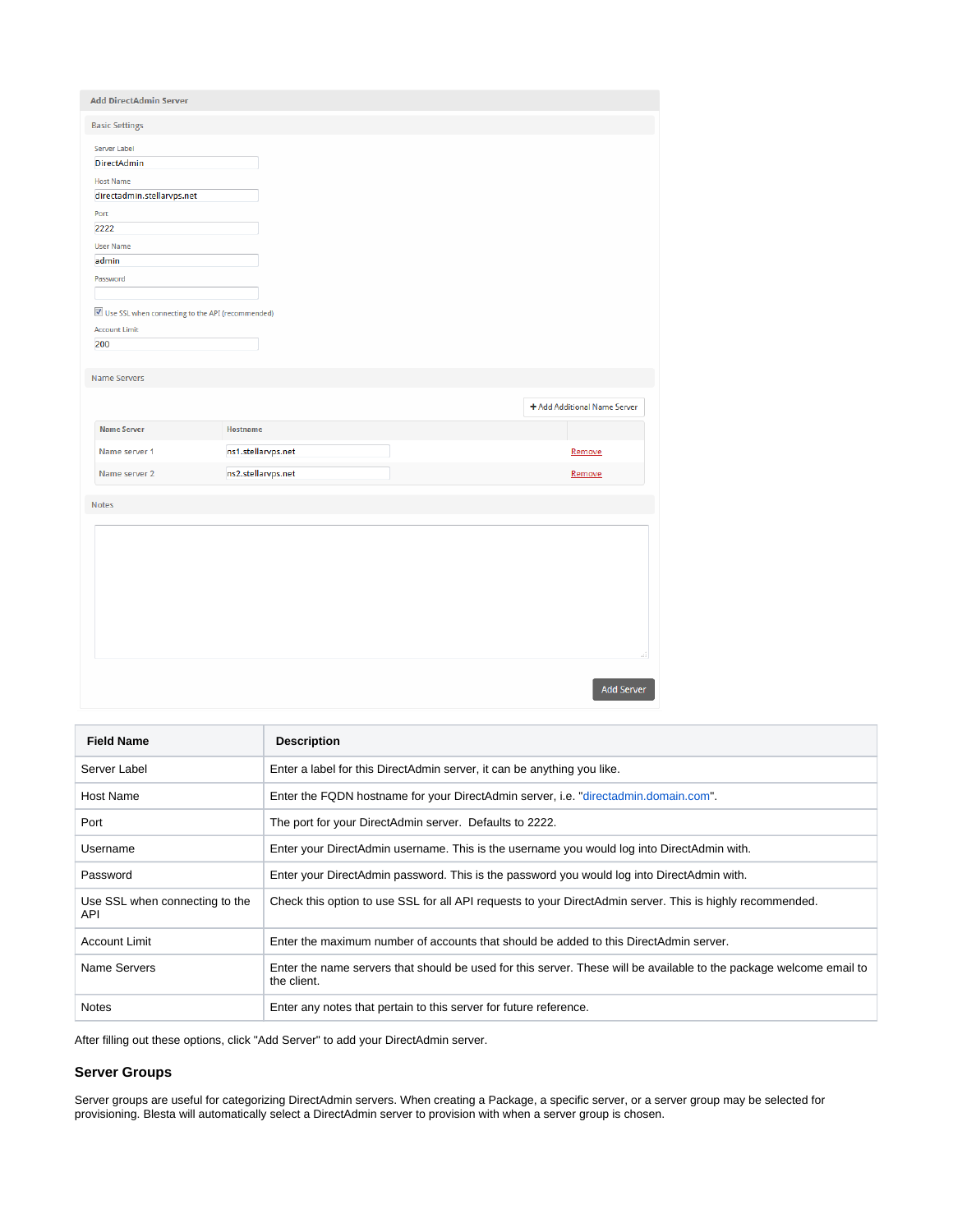To add a server group, from the DirectAdmin overview at [Settings] > [Company] > [Modules] > DirectAdmin, click "Add Server Group", then enter the details.

| Add DirectAdmin Server Group |                   |                  |
|------------------------------|-------------------|------------------|
| Group Name                   |                   |                  |
| Tampa, FL                    |                   |                  |
| Add Order                    |                   |                  |
| First non-full server C      |                   |                  |
| <b>Assigned Servers</b>      | Available Servers |                  |
| DirectAdmin                  |                   |                  |
|                              | $(\mathbf{K})$    |                  |
|                              | $\rightarrow$     |                  |
|                              |                   |                  |
|                              |                   |                  |
|                              |                   | <b>Add Group</b> |
|                              |                   |                  |

| Option           | <b>Details</b>                                                                                                              |
|------------------|-----------------------------------------------------------------------------------------------------------------------------|
| Group Name       | Enter the name for this server group.                                                                                       |
| Add Order        | Choose how servers in this group will be selected for provisioning. Currently, first non-full server is the only add order. |
| Assigned Servers | Select servers under "Available Servers" and click to move them to the left column to add them to the group.                |

# <span id="page-5-0"></span>**Creating Packages**

Packages define the pricing, welcome email, module and more. Packages can be assigned to Package Groups, and added to Order Forms. To create a Package, visit [Packages] > Browse, and click the "Create Package" button.

Creating a Package consists of several sections:

#### <span id="page-5-1"></span>**Basic**

The Basic section consists of the following options:

| <b>New Package</b>                        |  |  |
|-------------------------------------------|--|--|
| Basic                                     |  |  |
|                                           |  |  |
| English, US<br><b>Español, ES</b>         |  |  |
| Package Name                              |  |  |
| <b>DirectAdmin Bronze</b>                 |  |  |
| * Description                             |  |  |
| Status                                    |  |  |
| Active<br>$\mathbf{v}$                    |  |  |
| <b>Quantity Available</b>                 |  |  |
| $\odot$ Unlimited $\odot$                 |  |  |
| Use renewal prices for package upgrades ? |  |  |
| * Configurable Options                    |  |  |
| Module                                    |  |  |
| <b>DirectAdmin</b><br>$\bullet$           |  |  |
|                                           |  |  |

<span id="page-5-2"></span>

| <b>Field Name</b>                          | <b>Description</b>                                                                                                                                                                                                                    |
|--------------------------------------------|---------------------------------------------------------------------------------------------------------------------------------------------------------------------------------------------------------------------------------------|
| Package Name                               | Enter the name of this Package, it will be visible wherever services are listed and on any order forms. A separate name can<br>be defined for each language in the system.                                                            |
| Description                                | Enter a Description for this Package. HTML is allowed, and descriptions appear on order forms. A separate name can be<br>defined for each language in the system.                                                                     |
| Status                                     | "Active" is the default, "Inactive", and "Restricted" are also available.                                                                                                                                                             |
| <b>Quantity Available</b>                  | If this Package has a limited quantity available, enter the quantity, or leave it as "Unlimited".                                                                                                                                     |
| Use renewal prices for<br>package upgrades | When enabled, upgrading to this package will use renewal prices if they are set. The same will apply to any configurable<br>options that are altered in the upgrade. The regular price that will be used in this setting is disabled. |
| Configurable Options                       | Select the Configurable Option Group you created previously, to make those options available for this package.                                                                                                                        |
| Module                                     | Select "DirectAdmin" for the module.                                                                                                                                                                                                  |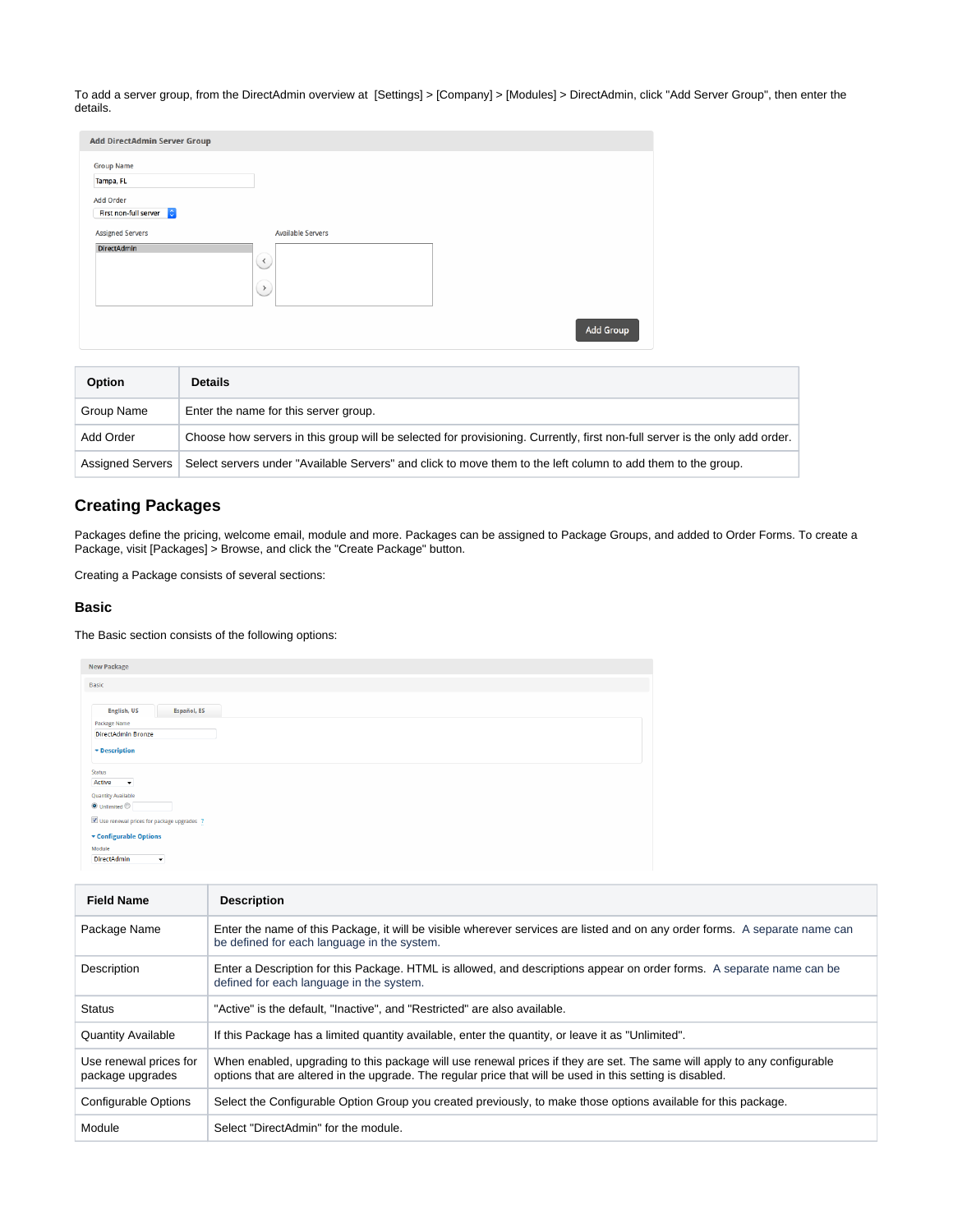### **Module Options**

The Module Options section consists of the following options, which are specific to DirectAdmin:

| <b>Module Options</b>                  |  |  |  |
|----------------------------------------|--|--|--|
| Server Group<br>$ \mathbf{C} $<br>Any  |  |  |  |
| Server<br>DirectAdmin C                |  |  |  |
| Account Type<br>● User ○ Reseller      |  |  |  |
| DirectAdmin Package<br>TestUserPackage |  |  |  |
| IP Address<br>219.248.17.195           |  |  |  |

| Field<br><b>Name</b>   | <b>Description</b>                                                                                                                                                                                                  |
|------------------------|---------------------------------------------------------------------------------------------------------------------------------------------------------------------------------------------------------------------|
| Server Group           | Select "Any" if you wish to specify a specific server, or select the Server Group to provision from. Selecting a group means that accounts<br>will be provisioned from the group. Selecting a group is recommended. |
| Server                 | If "Any" is selected above, select the server this package will use to provision accounts.                                                                                                                          |
| Account<br>Type        | Select the appropriate account type, i.e. "User" for standard hosting accounts.                                                                                                                                     |
| DirectAdmin<br>Package | Select the DirectAdmin Package to use when configuring accounts. These values are pulled from "Plans" created in DirectAdmin and<br>specify resources for the plan.                                                 |
| <b>IP Address</b>      | Select the IP Address you would like to create the accounts on.                                                                                                                                                     |

## <span id="page-6-0"></span>**Pricing**

| Pricing        |                       |          |       |                        |                  |                         |                             |
|----------------|-----------------------|----------|-------|------------------------|------------------|-------------------------|-----------------------------|
|                |                       |          |       |                        |                  |                         | <b>Add Additional Price</b> |
| Term           | Period                | Currency | Price | <b>Renewal Price ?</b> | <b>Setup Fee</b> | <b>Cancellation Fee</b> | <b>Options</b>              |
|                | Month<br>$\mathbf{r}$ | $USD -$  | 0.00  | $\Box$ 0.00            | 0.00             | 0.00                    | Remove                      |
| <b>Taxable</b> |                       |          |       |                        |                  |                         |                             |

Cancel at end of term Enable Pro rata ?

| <b>Field</b><br>Name | <b>Description</b>                                                                                                                                                                                                                                |
|----------------------|---------------------------------------------------------------------------------------------------------------------------------------------------------------------------------------------------------------------------------------------------|
| Term                 | Enter the term for the desired pricing option. For example, if you wish to create a 3 month pricing option, enter 3 here.                                                                                                                         |
| Period               | Select the period for this pricing option. "Day", "Week", "Month", "Year", and "One time" are options. The client will be invoiced every "term<br>period", for example every 3 months if 3 is entered for term, and Month is selected for period. |
| Currency             | Select the currency this pricing option is available for.                                                                                                                                                                                         |
| Price                | Enter the price for this pricing option.                                                                                                                                                                                                          |
| Renewal<br>Price     | If enabled, the renewal price will be used for service renewals and possibly prorated service changes, depending on the setting above.                                                                                                            |
| Setup<br>Fee         | If there is a setup fee, enter it here.                                                                                                                                                                                                           |
| Cancella<br>tion Fee | If there is a fee to cancel early, enter it here.                                                                                                                                                                                                 |

Click the "Add Additional Price" to add more pricing options. It's common for people to create 1 Month, 3 Month, 6 Month, and 1 Year price options. There are many possible combinations.

#### <span id="page-6-1"></span>**Welcome Email**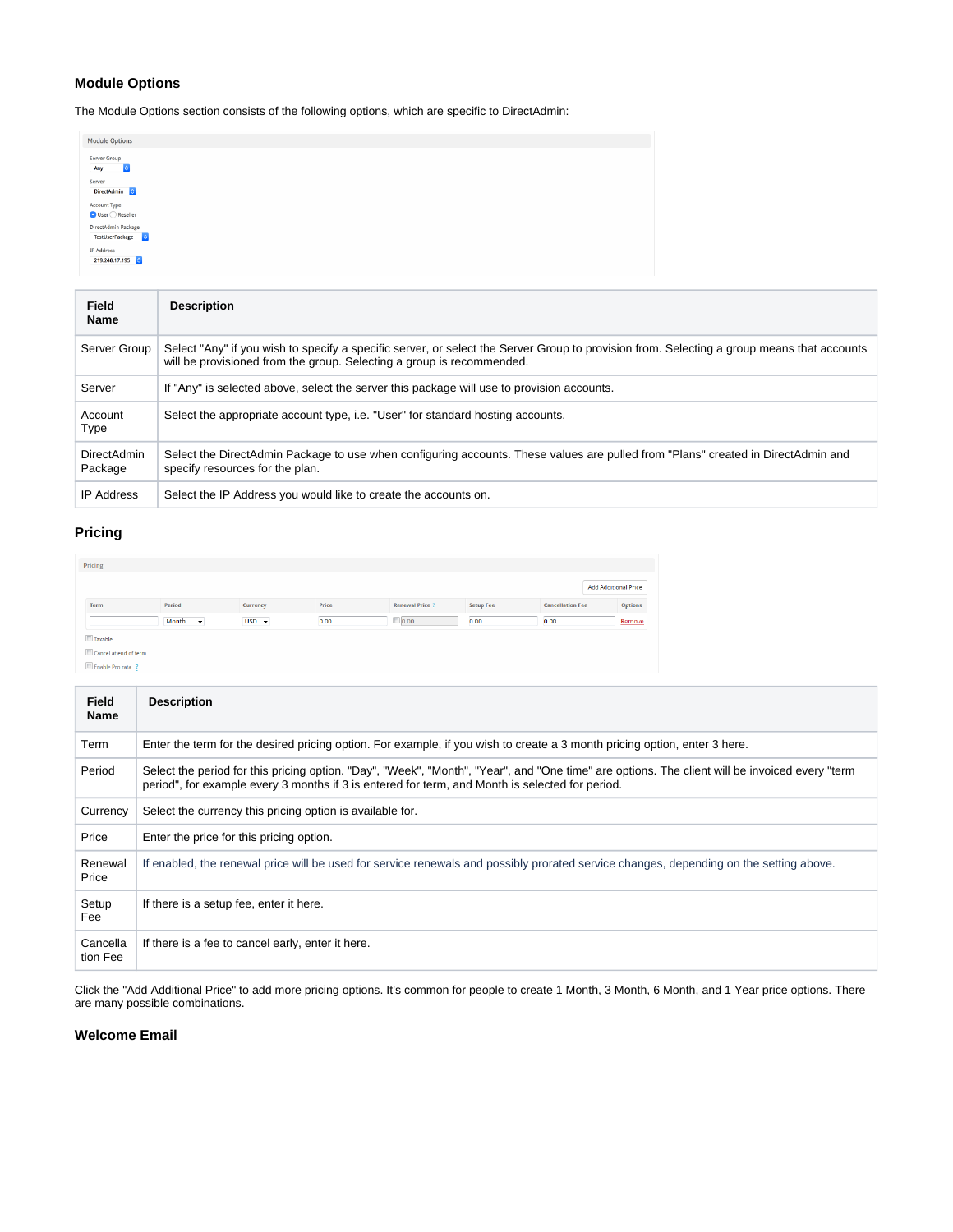| <b>Welcome Email</b>         |                                                                                                                                                                                                                                                                                                                                                                                                                                                                  |  |
|------------------------------|------------------------------------------------------------------------------------------------------------------------------------------------------------------------------------------------------------------------------------------------------------------------------------------------------------------------------------------------------------------------------------------------------------------------------------------------------------------|--|
|                              |                                                                                                                                                                                                                                                                                                                                                                                                                                                                  |  |
|                              | {client.id} {client.id_code} {client.first_name} {client.last_name} {pricing.term} {pricing.period} {pricing.currency} {pricing.price} {pricing.period} {pricing.price} {pricing.period} {pricing.period} {pricing.period} {pr<br>{package.package} {package.ip} {service.direct_admin_username} {service.direct_admin_password} {service.direct_admin_domain} {service.direct_admin_ip} {service.direct_admin_ip} {service.direct_admin_ip} {service.direct_adm |  |
| English, US                  |                                                                                                                                                                                                                                                                                                                                                                                                                                                                  |  |
| <b>HTML</b>                  | Text                                                                                                                                                                                                                                                                                                                                                                                                                                                             |  |
|                              | $\blacksquare$ . T. $\clubsuit$ $\clubsuit$ $\blacksquare$<br>+三 99<br>I B<br><b>SINS</b><br>聿<br>$m - \kappa$<br>з.                                                                                                                                                                                                                                                                                                                                             |  |
| в                            | $\overline{\phantom{a}}$<br>$\overline{\phantom{a}}$<br>$\overline{\phantom{a}}$<br>$Size - A: A$<br>Font<br>Format<br>U ale $X_2$ $X^2$ $\omega$<br>Styles                                                                                                                                                                                                                                                                                                      |  |
|                              | Your DirectAdmin account is now active, details below:                                                                                                                                                                                                                                                                                                                                                                                                           |  |
|                              | Domain: {service.direct_admin_domain}<br>Username: {service.direct admin username}<br>Password: {service.direct admin password}                                                                                                                                                                                                                                                                                                                                  |  |
|                              | To log into DirectAdmin please visit https://{module.host_name}:2222<br>Please update your name servers as soon as possible to the following:                                                                                                                                                                                                                                                                                                                    |  |
|                              | {% for name_server in module.name_servers %}<br>Name server: {name server}/% endfor %}                                                                                                                                                                                                                                                                                                                                                                           |  |
|                              |                                                                                                                                                                                                                                                                                                                                                                                                                                                                  |  |
| Thank you for your business! |                                                                                                                                                                                                                                                                                                                                                                                                                                                                  |  |

The "Tags" section describes tags that may be used in the welcome email. The welcome email content is inserted into the "Service Creation" email template under [Settings] > [Company] > [Emails] > Service Creation. Only details unique to this service should be entered into the welcome email section for the package.

#### Sample Email

This sample email could be used in the Package Welcome Email section to help you get started. Be sure to enter content for your welcome email in both the HTML and Text sections.

```
Your DirectAdmin account is now active, details below:
Domain: {service.direct_admin_domain}
Username: {service.direct_admin_username}
Password: {service.direct_admin_password}
To log into DirectAdmin please visit https://{module.host_name}:2222
Please update your name servers as soon as possible to the following:
{% for name_server in module.name_servers %}
Name server: {name_server}{% endfor %}
Thank you for your business!
```
When creating or editing a package that uses this module, the following tags will be available:

| Tags                                | <b>Description</b>                                                 | <b>Notes</b>                                                                           |
|-------------------------------------|--------------------------------------------------------------------|----------------------------------------------------------------------------------------|
| {module.host_name}                  | The host name of the server that the service was<br>provisioned on | e.g. "domain.com"                                                                      |
| {module.name_servers}               | An array of available name servers for this module                 | Array elements must be looped over in the email template. See<br>below for an example. |
| {package.type}                      | The package meta type                                              | e.g. "standard", "user", "reseller", etc.                                              |
| {package.package}                   | The package meta package name                                      | e.g. "Bronze"                                                                          |
| {package.ip}                        | The package meta IP address                                        |                                                                                        |
| {service.<br>direct_admin_username} | The service field for the DirectAdmin account<br>username          |                                                                                        |
| {service.<br>direct_admin_password} | The service field for the DirectAdmin account<br>password          |                                                                                        |
| {service.<br>direct_admin_domain}   | The service field for the DirectAdmin domain                       | e.g. "domain.com"                                                                      |
| {service.direct_admin_ip}           | The service field for the DirectAdmin IP address                   | e.g. "shared", "assign", or an IP address                                              |
| {service.<br>direct_admin_email}    | The service field for the DirectAdmin email address                |                                                                                        |

#### <span id="page-7-0"></span>**Displaying Name Servers in the Welcome Email**